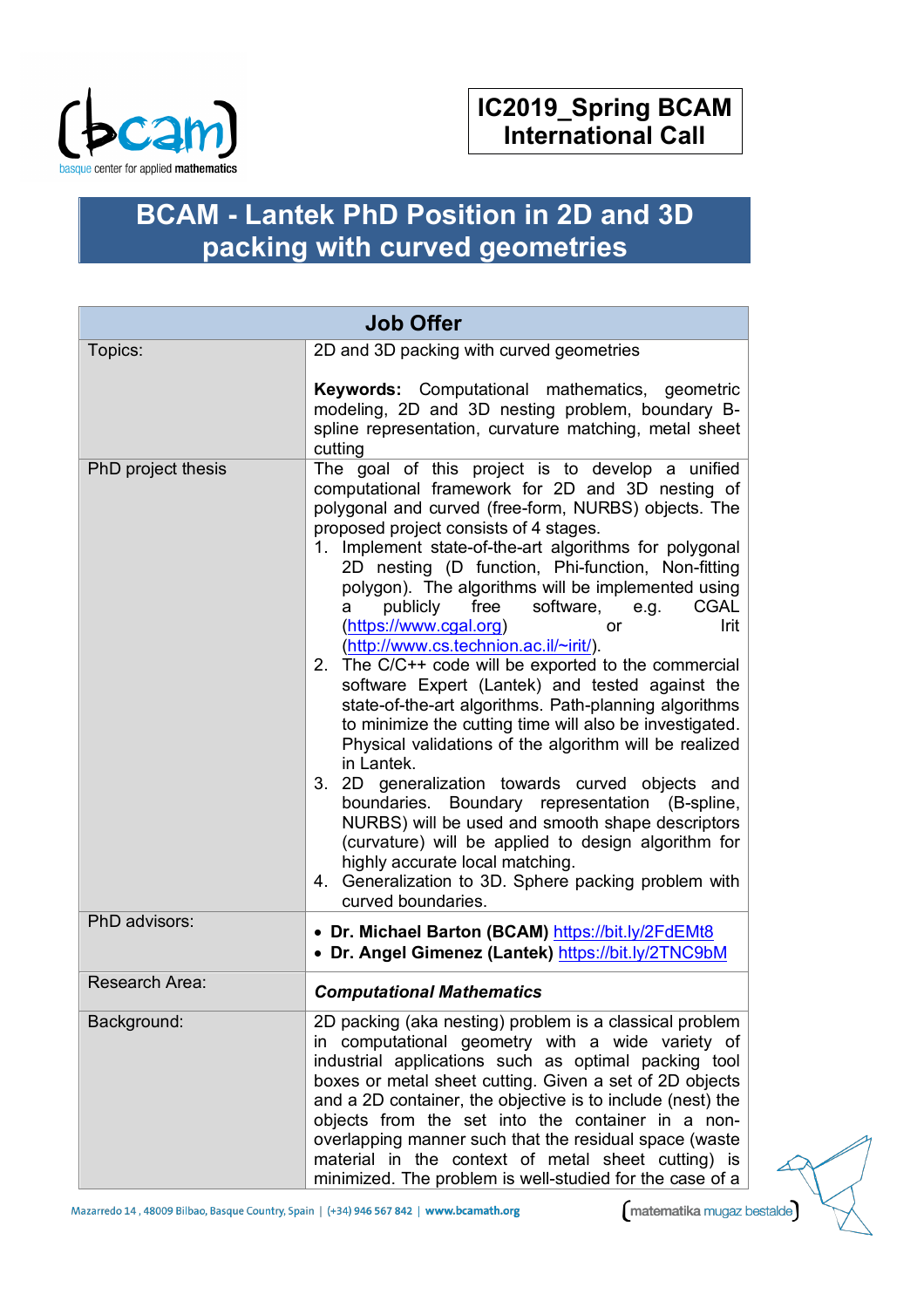

### **IC2019\_Spring BCAM International Call**

rectangular container and polygonal objects to be nested [1-4]. Various algorithms exist (pixel/rasterization methods, D-function, non-fitting polygon methods, phifunction, etc.), however, the problem is known to be NPcomplete and therefore most of the algorithms use certain heuristics to select the objects from the list [3].

Recently, a generalization towards non-convex containers with curved boundaries has been made for a special case where all the internal objects are circles [5]. The circular geometry admits simple formulation of the problem (via circle's centers and their distances), which is used for an initialization where every two circles are sequentially complemented with the third one that has tangential contact with both of them. Once the container is filled with sets of circles where each one possesses tangential contact with another two circles (or the curved boundary), the optimization that mimics shaking the container is applied to create space for additional circle(s).

The aim of this Phd fellowship is to further investigate the 2D packing problem in terms of efficient implementation, generalization to curved geometries, and the 3D case. In the first part of the project, we will use phi-functions [4] to optimize the computation of collisions between 2D shapes. Then, the state-of-the-art heuristic techniques (such as simulated annealing or genetic algorithms) will be applied to speed-up the computation. A path-planning to minimize the cutting time will also be investigated. In the second part of the project, we look into generalized variants of the problem, namely to consider curved containers (domains), and curved, free-form (NURBS) objects. We aim to use boundary representation (B-spline, NURBS) of the curved objects and apply geometric descriptors such as curvature to find parts of curves that fit locally (up to the second order). Finally, we aim to tackle the 3D generalization of the curved variant of the nesting problem, at least for simple and congruent objects such as spheres and ellipsoids.

#### *References:*

[1] Burke, Edmund K., et al. "Complete and robust no-fit polygon generation for the irregular stock cutting problem." European Journal of Operational Research 179.1 (2007): 27-49.

[2] Chen, Ping, et al. "Two-Dimensional packing For Irregular Shaped Objects." null. IEEE, 2003.

[3] Bennell, Julia A., and Jose F. Oliveira. "The geometry of nesting problems: A tutorial." European

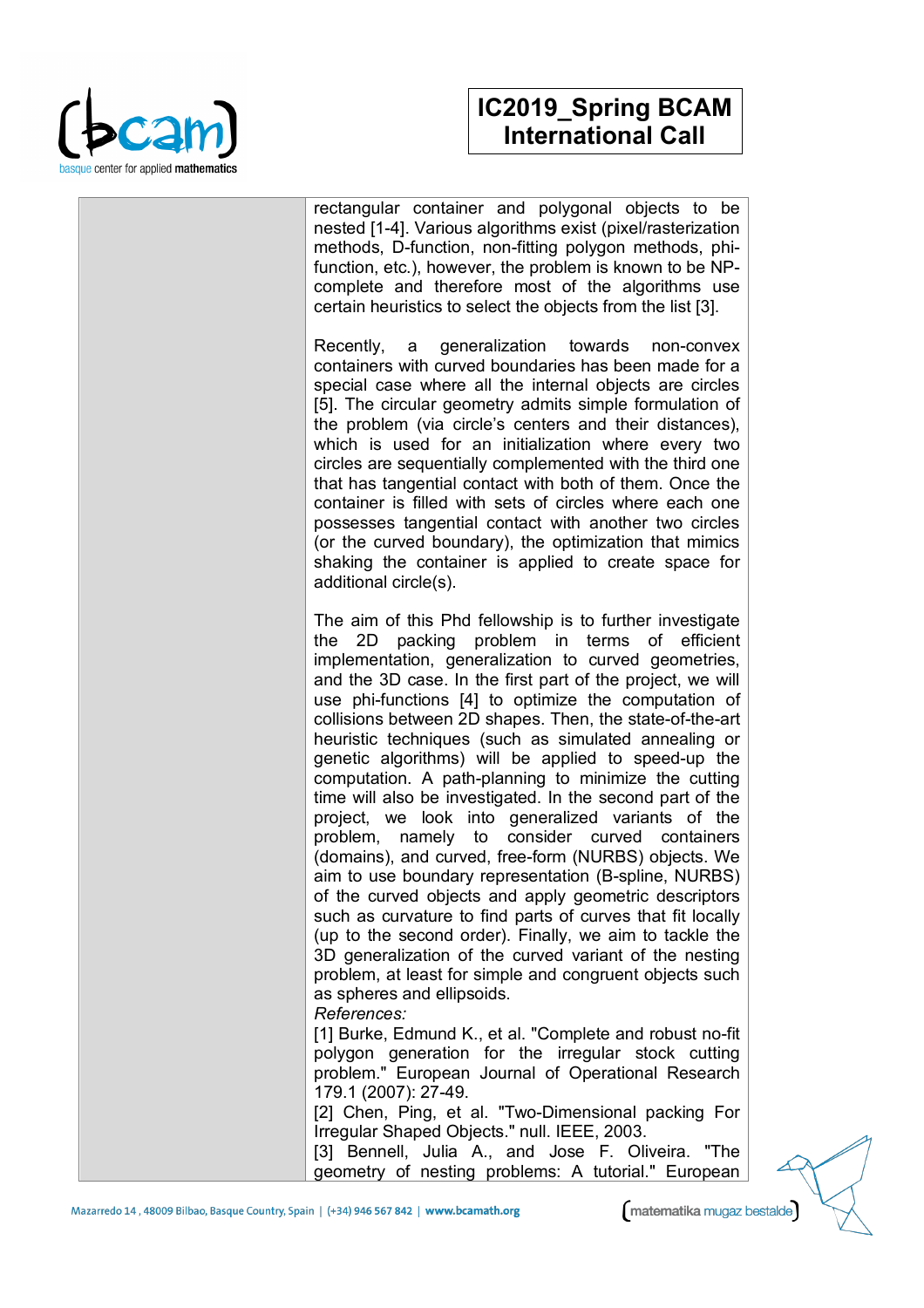

## **IC2019\_Spring BCAM International Call**

|                        | Journal of Operational Research 184.2 (2008): 397-415.<br>[4] Stoyan, Y., Scheithauer, G., Gil, N. and Romanova,<br>T., 2004. \$\Phi \$-functions for complex 2D-objects.<br>Quarterly Journal of the Belgian, French and Italian<br>Operations Research Societies, 2(1), pp.69-84.<br>[5] Machchhar, J., & Elber, G. (2017). Dense packing of<br>congruent circles in free-form non-convex containers.<br>Computer Aided Geometric Design, 52, 13-27. |
|------------------------|--------------------------------------------------------------------------------------------------------------------------------------------------------------------------------------------------------------------------------------------------------------------------------------------------------------------------------------------------------------------------------------------------------------------------------------------------------|
| Salary and conditions: | The gross annual salary of the Fellowship will be<br>18.000 €.<br>It will then be on your own responsibility to make your<br>yearly income declaration at the Bizkaia Treasury<br>Agency.<br>There is a moving allowance for those researchers that<br>come from a research institution outside the Basque<br>Country from EUR 500 to EUR 1.000 gross.<br>Free access to the Public Health System in Spain is<br>provided to all employees.            |
| No Positions offered:  | #1                                                                                                                                                                                                                                                                                                                                                                                                                                                     |
| Contract and offer:    | 4 years                                                                                                                                                                                                                                                                                                                                                                                                                                                |
| Deadline:              | April 30th, 2019, 12:00 CET (UTC+1)                                                                                                                                                                                                                                                                                                                                                                                                                    |
| How to apply:          | Applications must be submitted on-line at:                                                                                                                                                                                                                                                                                                                                                                                                             |
|                        | http://www.bcamath.org/en/research/job                                                                                                                                                                                                                                                                                                                                                                                                                 |

| <b>Scientific Profile Requested</b> |                                                                                                                                                                                                                                                                                                                                                                                                                                    |  |
|-------------------------------------|------------------------------------------------------------------------------------------------------------------------------------------------------------------------------------------------------------------------------------------------------------------------------------------------------------------------------------------------------------------------------------------------------------------------------------|--|
| Requirements:                       | Promising young researchers.<br>$\bullet$<br>Master degree in Mathematics or Computer Science<br>$\bullet$<br>(Computer Science background preferable).<br>The candidate must have his/her Master Degree<br>$\bullet$<br>completed before the incorporation.<br>Applicants must have an excellent academic record.<br>٠                                                                                                            |  |
| Skills and track-record:            | Experience in programming (C/C++).<br>$\bullet$<br>Good communication and interpersonal skills.<br>$\bullet$<br>Ability to effectively communicate and present<br>$\bullet$<br>research ideas to researchers with different<br>background.<br>Ability to clearly present and publish research<br>$\bullet$<br>outcomes in spoken (talks) and written (papers)<br>form.<br>Good command of spoken and written English.<br>$\bullet$ |  |